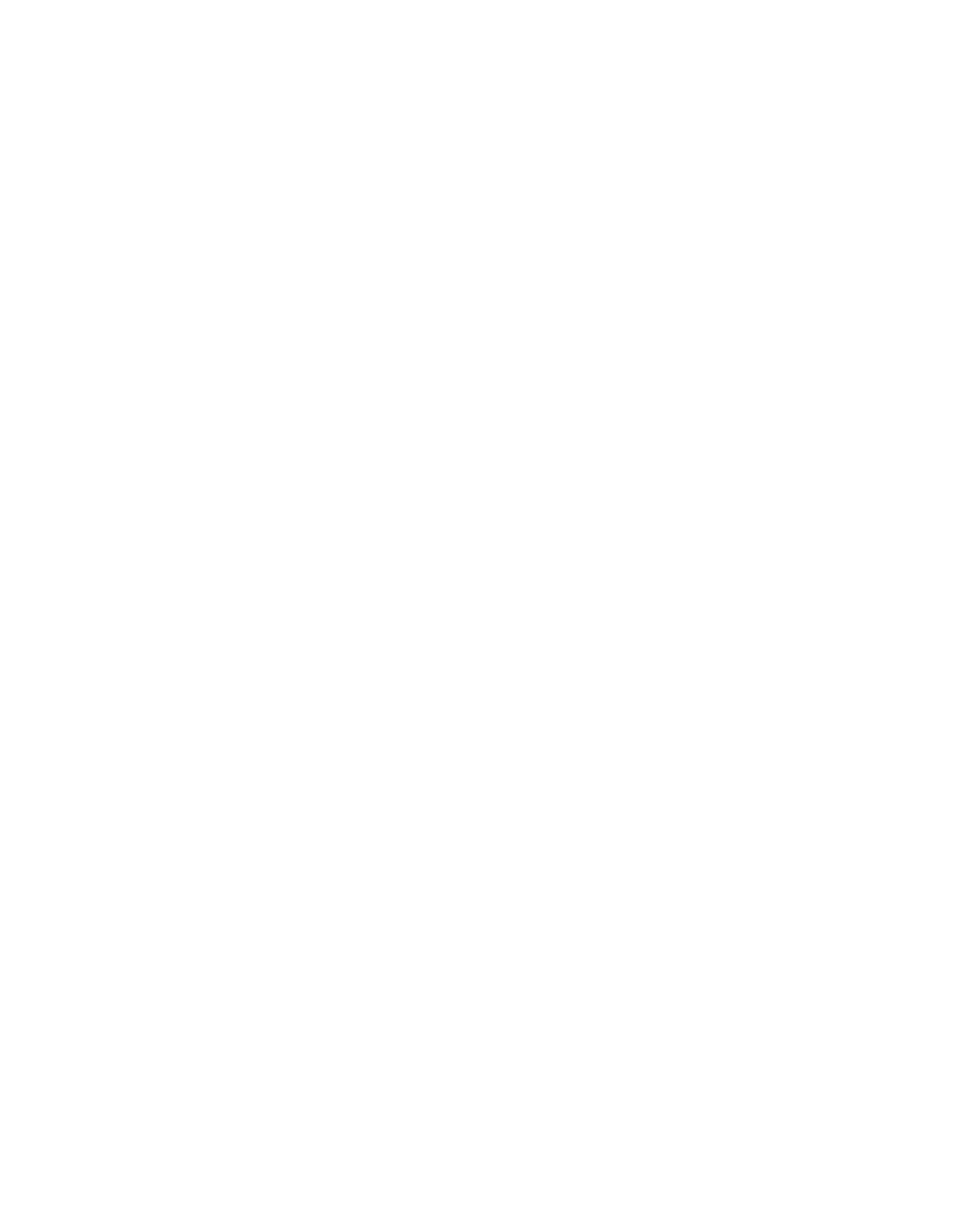## **ANNEX**





## **JOINT STATEMENT TO SUPPORT THE SAFE RESUMPTION OF CRUISE SHIP OPERATIONS FOLLOWING THE COVID-19 PANDEMIC**

## **5 November 2020**

The Coronavirus (COVID-19) pandemic has placed the world in an unprecedented situation. To slow the spread of the disease and mitigate its impacts, travel is being curtailed and borders are being closed.

More than 80% of global trade by volume is carried by maritime transport which moves the world's food, energy and raw materials, as well as manufactured goods and components, and is vital to sustainable development and prosperity.

Maritime transport is dependent on the 2 million seafarers who operate the world's merchant ships. It is estimated that currently about 400,000 seafarers are working beyond their original contracts, with a further 400,000 waiting ashore to relieve them. IMO has provided comprehensive guidance to the shipping industry and to Member Governments through the Circular Letter No.4204 series, including provisions to facilitate safe and secure crew change operations.

The International Maritime Organization (IMO) and the World Tourism Organization (UNWTO) both acknowledge the critical role of the maritime sector in keeping trade flowing during the global fight against COVID-19.

Due to the pandemic, 850 million to 1.1 billion fewer international tourist arrivals are expected worldwide, which means a loss of \$910 billion to \$1.2 trillion in export revenues from tourism, putting 100 to 120 million of direct tourism-related jobs at risk.

Regarding the cruise sector, about 30 million passengers cruised in 2019. The tourism sector is providing important socio-economic benefits for Small Island States, sustaining millions of livelihoods in these countries, accounting for over 30% of total exports for the majority of SIDS and up to 80% for some<sup>1</sup>. Since WHO declared the global pandemic, Cruise Lines International Association (CLIA) member cruise lines announced a voluntary suspension of operations worldwide, making the sector one of the first to do so. According to information from the cruise industry, cruising contributes \$150 billion to the global economy every year and supports 1.2 million jobs, paying \$50 billion in wages. Suspending cruise operations through July 2020 resulted in \$50.24 billion in total economic loss, representing over 334,000 jobs and \$14.75 billion in wages.

<sup>1</sup> World Tourism Organization, Tourism in SIDS: the challenge of sustaining livelihoods in times of COVID-19, UNWTO Briefing Note – *Tourism and Covid-19*, Issue 2, June 2020